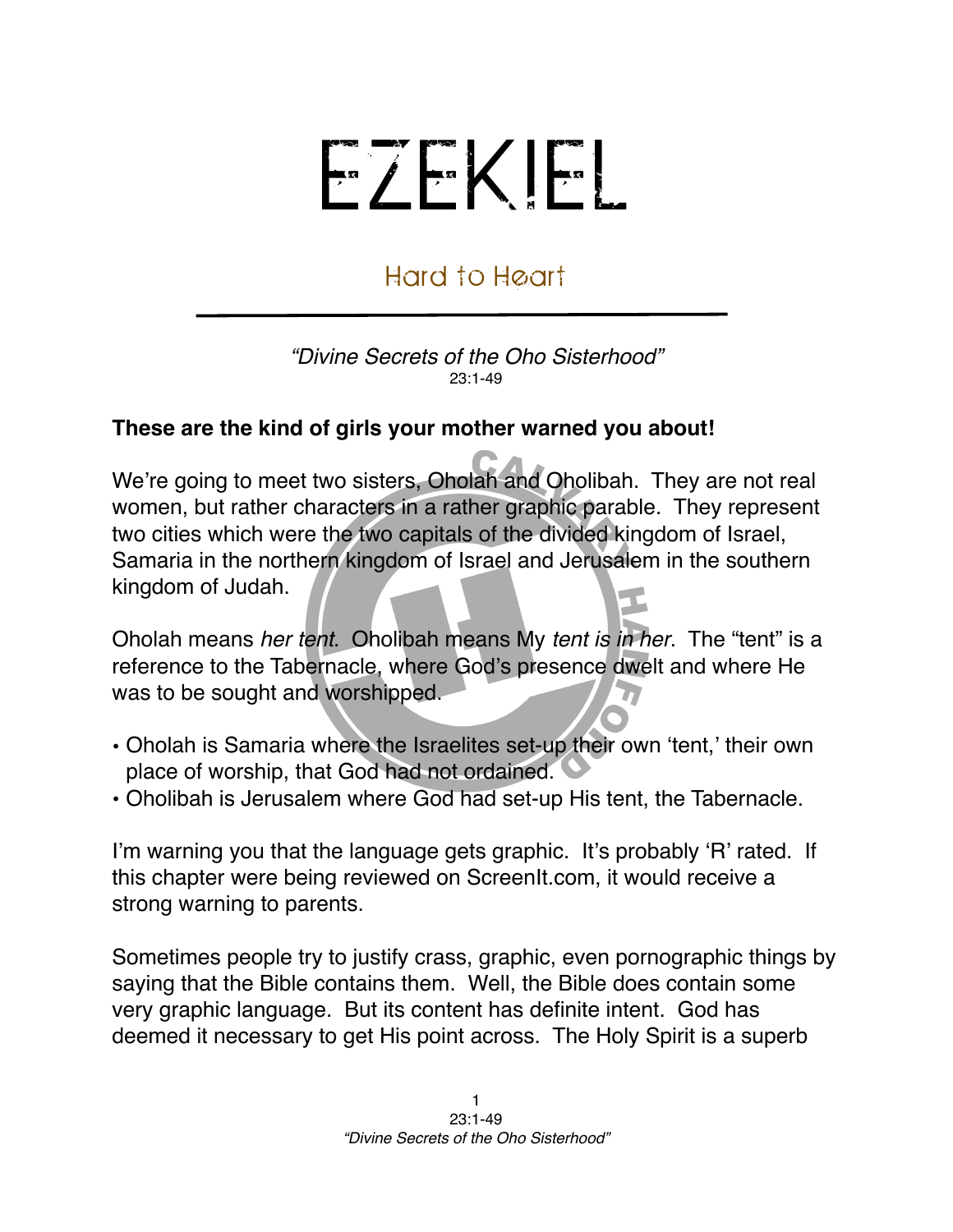inspirer of the writers and He had them write only those things that were needful.

OK. You've been warned.

Ezekiel 23:1 The word of the Lord came again to me, saying:

Ezekiel 23:2 "Son of man, there were two women, The daughters of one mother. Ezekiel 23:3 They committed harlotry in Egypt, They committed harlotry in their youth; Their breasts were there embraced, Their virgin bosom was there pressed. Ezekiel 23:4 Their names: Oholah the elder and Oholibah her sister; They were Mine, And they bore sons and daughters. As for their names, Samaria is Oholah, and Jerusalem is Oholibah.

The "one mother" is simply a literary device within the parable. It means Israel was once a united nation under God.

Even then, in Egypt, they were idolaters. We saw earlier in Ezekiel that their worship of the Golden Calf after God led them out of Egypt wasn't anything new. They had been worshipping idols already.

Ezekiel 23:5 "Oholah played the harlot even though she was Mine; And she lusted for her lovers, the neighboring Assyrians,

Ezekiel 23:6 Who were clothed in purple, Captains and rulers, All of them desirable young men, Horsemen riding on horses.

Ezekiel 23:7 Thus she committed her harlotry with them, All of them choice men of Assyria; And with all for whom she lusted, With all their idols, she defiled herself. Ezekiel 23:8 She has never given up her harlotry brought from Egypt, For in her youth they had lain with her, Pressed her virgin bosom, And poured out their immorality upon her.

Ezekiel 23:9 "Therefore I have delivered her Into the hand of her lovers, Into the hand of the Assyrians, For whom she lusted.

Ezekiel 23:10 They uncovered her nakedness, Took away her sons and daughters, And slew her with the sword; She became a byword among women, For they had executed judgment on her.

We're not talking about Jewish gals lusting after hot Assyrian soldiers. No, this is a national problem, a political lust. Israel wanted to be allied with the Assyrian Empire.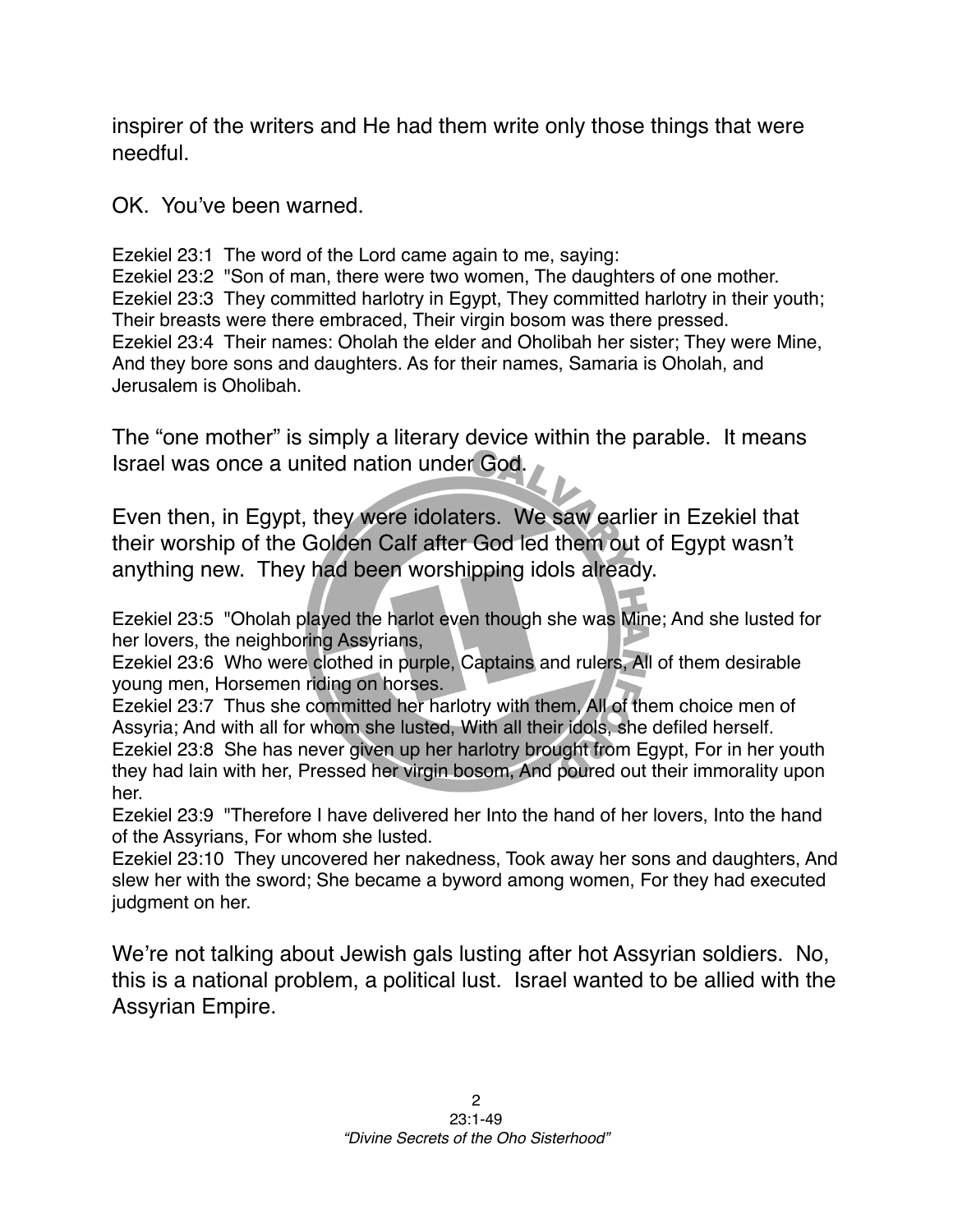God gave them over to their desires and allowed the Assyrians to conquer the northern kingdom.

Ezekiel 23:11 "Now although her sister Oholibah saw this, she became more corrupt in her lust than she, and in her harlotry more corrupt than her sister's harlotry.

Ezekiel 23:12 "She lusted for the neighboring Assyrians, Captains and rulers, Clothed most gorgeously, Horsemen riding on horses, All of them desirable young men.

Ezekiel 23:13 Then I saw that she was defiled; Both took the same way.

Ezekiel 23:14 But she increased her harlotry; She looked at men portrayed on the wall, Images of Chaldeans portrayed in vermilion,

Ezekiel 23:15 Girded with belts around their waists, Flowing turbans on their heads, All of them looking like captains, In the manner of the Babylonians of Chaldea, The land of their nativity.

Ezekiel 23:16 As soon as her eyes saw them, She lusted for them And sent messengers to them in Chaldea.

Ezekiel 23:17 "Then the Babylonians came to her, into the bed of love, And they defiled her with their immorality; So she was defiled by them, and alienated herself from them. Ezekiel 23:18 She revealed her harlotry and uncovered her nakedness. Then I alienated Myself from her, As I had alienated Myself from her sister.

Ezekiel 23:19 "Yet she multiplied her harlotry In calling to remembrance the days of her youth, When she had played the harlot in the land of Egypt.

Ezekiel 23:20 For she lusted for her paramours, Whose flesh is like the flesh of donkeys, And whose issue is like the issue of horses.

Ezekiel 23:21 Thus you called to remembrance the lewdness of your youth, When the Egyptians pressed your bosom Because of your youthful breasts.

To the south, you'd think that the kingdom of Judah would learn from Israel the dangers of political lusting after Assyria and then Babylon. They didn't.

God keeps mentioning Egypt. Idolatry was ingrained in them in Egypt. It doesn't mean they could not turn to God from idols. It doesn't mean that they had a habitual addiction that could not be broken.

It just goes to show that some habits, some patterns, can linger and cause spiritual defection.

There's a passage in James I use a lot in this context.

James 1:14 But each one is tempted when he is drawn away by his own desires and enticed.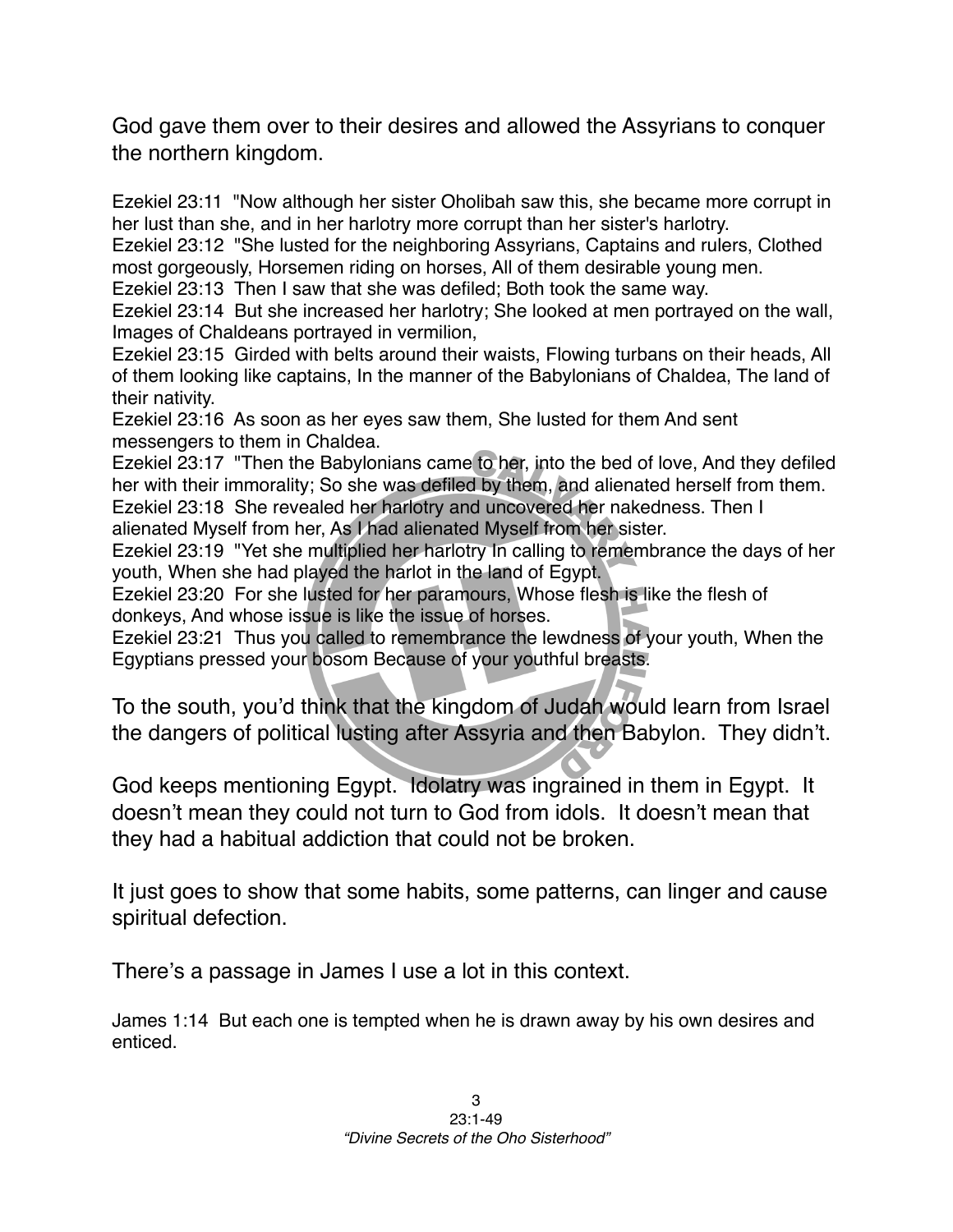The words, "his own desires," seems to indicate more than just the fact we all are sinners. It seems to be saying that each of us has particular "desires" that are more potent threats than they might be to someone else. We ought therefore to be extra careful in those areas.

Ezekiel 23:22 "Therefore, Oholibah, thus says the Lord God: 'Behold, I will stir up your lovers against you, From whom you have alienated yourself, And I will bring them against you from every side:

Ezekiel 23:23 The Babylonians, All the Chaldeans, Pekod, Shoa, Koa, All the Assyrians with them, All of them desirable young men, Governors and rulers, Captains and men of renown, All of them riding on horses.

Ezekiel 23:24 And they shall come against you With chariots, wagons, and war-horses, With a horde of people. They shall array against you Buckler, shield, and helmet all around. 'I will delegate judgment to them, And they shall judge you according to their judgments.

Keeping with our thoughts about sin and our desires, it can seem as though indulging them just a little is not all that harmful. We can even convince ourselves it is helpful, keeping us from doing things that are full-blown. Sooner or later, though, sin just breaks forth upon us, destroying us, ruining our lives and often the lives of many others whom we love.

Don't indulge your flesh, not for a moment, and certainly not in areas you are the most tempted.

Ezekiel 23:25 I will set My jealousy against you, And they shall deal furiously with you; They shall remove your nose and your ears, And your remnant shall fall by the sword; They shall take your sons and your daughters, And your remnant shall be devoured by fire.

Ezekiel 23:26 They shall also strip you of your clothes And take away your beautiful jewelry.

Ezekiel 23:27 'Thus I will make you cease your lewdness and your harlotry Brought from the land of Egypt, So that you will not lift your eyes to them, Nor remember Egypt anymore.'

Ezekiel 23:28 "For thus says the Lord God: 'Surely I will deliver you into the hand of those you hate, into the hand of those from whom you alienated yourself.

Ezekiel 23:29 They will deal hatefully with you, take away all you have worked for, and leave you naked and bare. The nakedness of your harlotry shall be uncovered, both your lewdness and your harlotry.

Ezekiel 23:30 I will do these things to you because you have gone as a harlot after the Gentiles, because you have become defiled by their idols.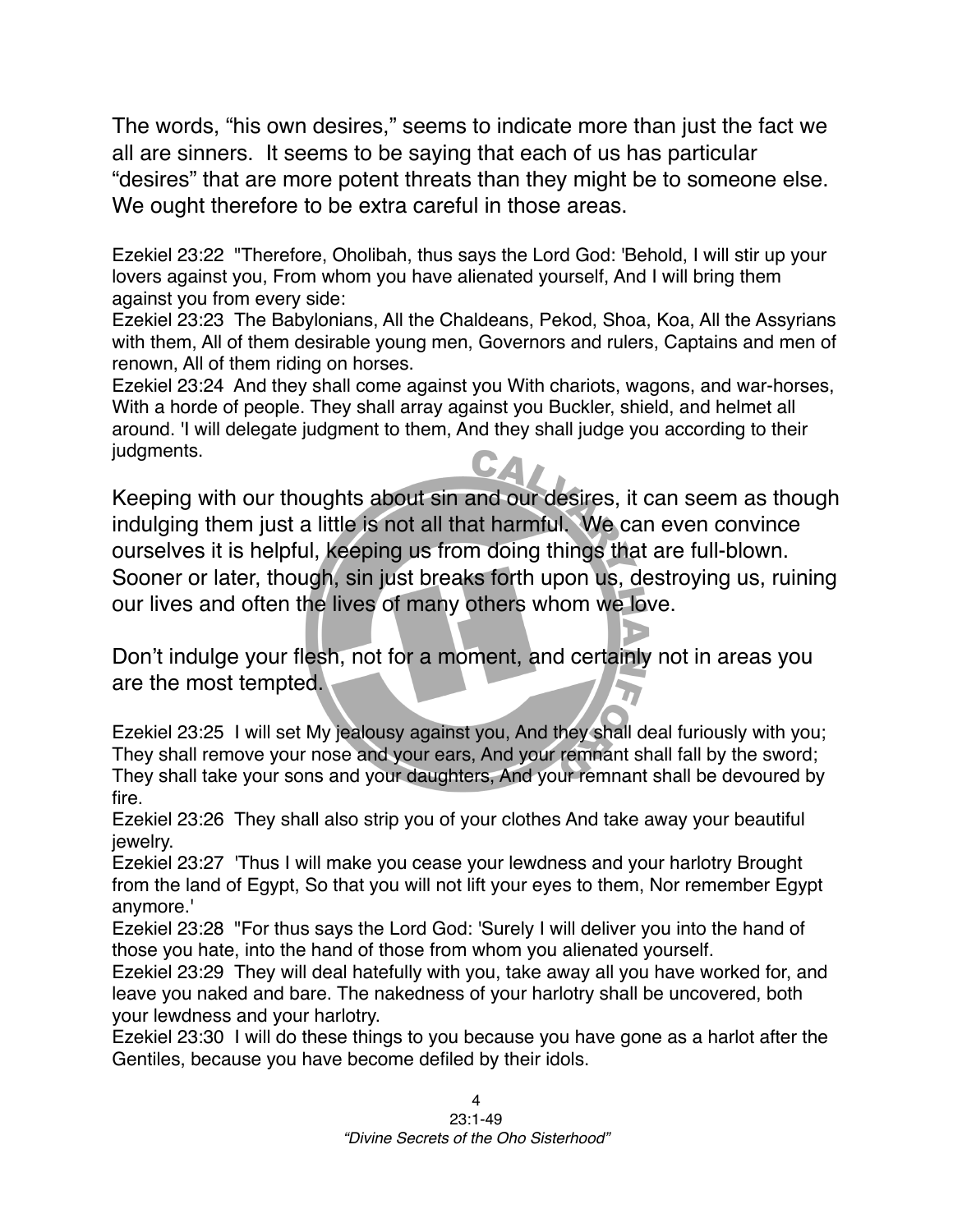Ezekiel 23:31 You have walked in the way of your sister; therefore I will put her cup in your hand.'

Interesting that God said that the Babylonians were "those you hate." I thought they loved them, that they went after them?

A child of God can only have a love-hate relationship with sin. Here is what I mean. You go after sin, you indulge in it, but if you are born-again, all the while it is making you miserable. You hate yourself even while you're doing it. It's called conviction.

Ezekiel 23:32 "Thus says the Lord God: 'You shall drink of your sister's cup, The deep and wide one; You shall be laughed to scorn And held in derision; It contains much. Ezekiel 23:33 You will be filled with drunkenness and sorrow, The cup of horror and desolation, The cup of your sister Samaria.

Ezekiel 23:34 You shall drink and drain it, You shall break its shards, And tear at your own breasts; For I have spoken,' Says the Lord God.

This is just a parable, just a figure. But I wonder sometimes if, in Heaven, the angels and the great cloud of witnesses doesn't see things the same way God sees them. Instead of 3-D glasses, maybe there is some kind of Trinity-Vision so we look the way we really are.

For example: There is a passage in Zechariah that describes the high priest. On the earth he was dressed in magnificent garments. But here is how he looked in Trinity-Vision.

Zechariah 3:1 Then he showed me Joshua the high priest standing before the Angel of the Lord, and Satan standing at his right hand to oppose him. Zechariah 3:2 And the Lord said to Satan, "The Lord rebuke you, Satan! The Lord who has chosen Jerusalem rebuke you! Is this not a brand plucked from the fire?" Zechariah 3:3 Now Joshua was clothed with filthy garments...

God goes on to give Joshua a change of heavenly clothing.

All this to say, What do I really look like in Heaven, right now, based on my real heart-life?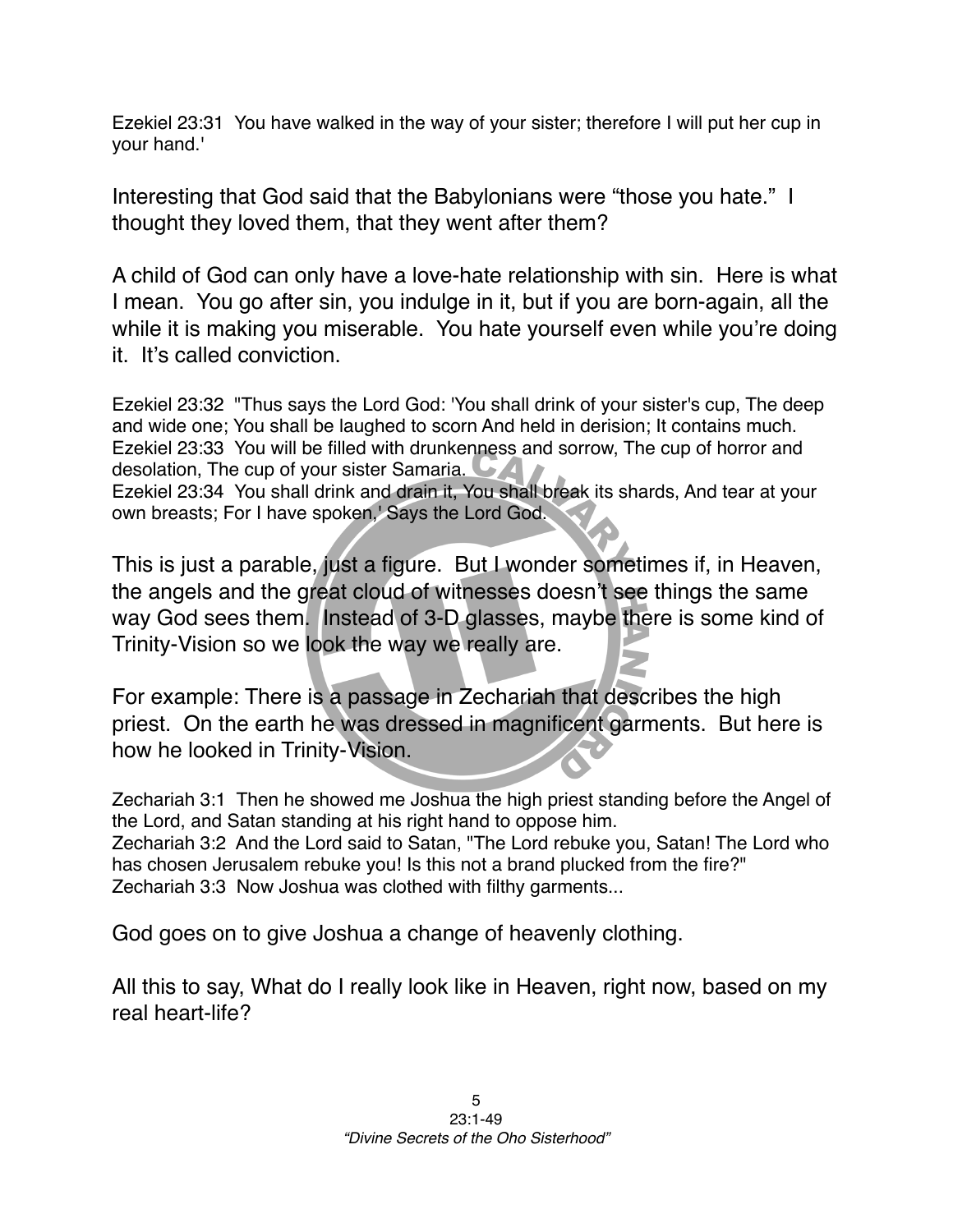Ezekiel 23:35 "Therefore thus says the Lord God: 'Because you have forgotten Me and cast Me behind your back, Therefore you shall bear the penalty Of your lewdness and your harlotry.' "

Ezekiel 23:36 The Lord also said to me: "Son of man, will you judge Oholah and Oholibah? Then declare to them their abominations.

Ezekiel 23:37 For they have committed adultery, and blood is on their hands. They have committed adultery with their idols, and even sacrificed their sons whom they bore to Me, passing them through the fire, to devour them.

Ezekiel 23:38 Moreover they have done this to Me: They have defiled My sanctuary on the same day and profaned My Sabbaths.

Ezekiel 23:39 For after they had slain their children for their idols, on the same day they came into My sanctuary to profane it; and indeed thus they have done in the midst of My house.

Wow. They were completely involved in pagan worship, to the point of sacrificing their children. Yet, at the same time, even on the same day, they came to worship God in the Tabernacle.

You can't serve two masters. By default, if you are not serving God, you **are** serving the world, the flesh, and the devil.

Without drawing a direct connection to Molech and literal child sacrifice, I do want to say that it's possible to sacrifice your kids spirituality by getting too involved with the things of the world. It's your call, if you are the parent. Be careful. I've seen too many families over the years quit going to church because of activities. They don't all backslide; they don't all come to ruin. But neither are they serving the Lord and, one day when they are face-toface, they will see the vanity of their activities.

The chapter ends talking about both ʻsisters' in a summary.

Ezekiel 23:40 "Furthermore you sent for men to come from afar, to whom a messenger was sent; and there they came. And you washed yourself for them, painted your eyes, and adorned yourself with ornaments.

Ezekiel 23:41 You sat on a stately couch, with a table prepared before it, on which you had set My incense and My oil.

Ezekiel 23:42 The sound of a carefree multitude was with her, and Sabeans were brought from the wilderness with men of the common sort, who put bracelets on their wrists and beautiful crowns on their heads.

Ezekiel 23:43 Then I said concerning her who had grown old in adulteries, 'Will they commit harlotry with her now, and she with them?'